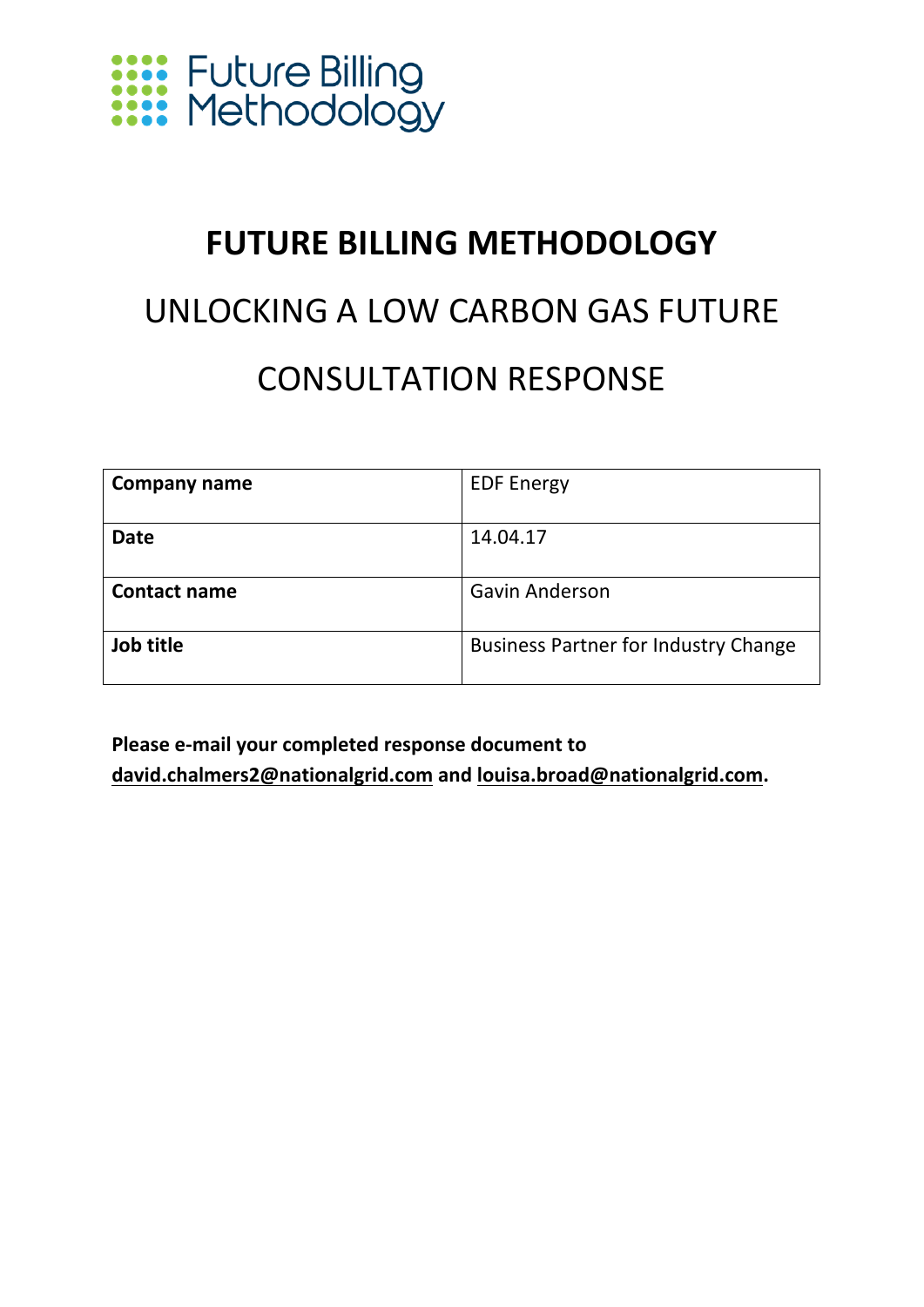

#### **Consultation question responses**

**For each of the questions below, please explain:‐** 

- **why you agree or disagree and;**
- **your views on what, if any, alternative changes you would consider to be appropriate.**

**Use as much space as required on the below tables.**

| 1. | Do you agree that the existing LDZ FWACV methodology presents a<br>barrier to a low carbon gas future and that alternative methodologies<br>should be explored? |   |                                                                |           |
|----|-----------------------------------------------------------------------------------------------------------------------------------------------------------------|---|----------------------------------------------------------------|-----------|
|    | Agree                                                                                                                                                           | X | <b>Disagree</b>                                                |           |
|    |                                                                                                                                                                 |   | Please treat answer as confidential (delete as<br>appropriate) | <b>No</b> |
|    | Reasoning                                                                                                                                                       |   |                                                                |           |

EDF Energy agrees that LDZ FWACV could be one of the barriers to gas becoming a low carbon option in the future. However, we believe that significant evidence is required to demonstrate that decarbonising mains gas is the most appropriate method of decarbonising energy.

At present industry and government has a variety of options to consider regarding decarbonising heat and achieving Carbon Reduction Targets. The use of hydrogen is currently unproven with the respective merits of local heat networks and electrification being investigated. Therefore, more clarity is required on what the potential for gas is in the future energy mix.

Notwithstanding this, we support a trial that seeks to understand this option in full.

### **Indicative cost impact (if applicable)**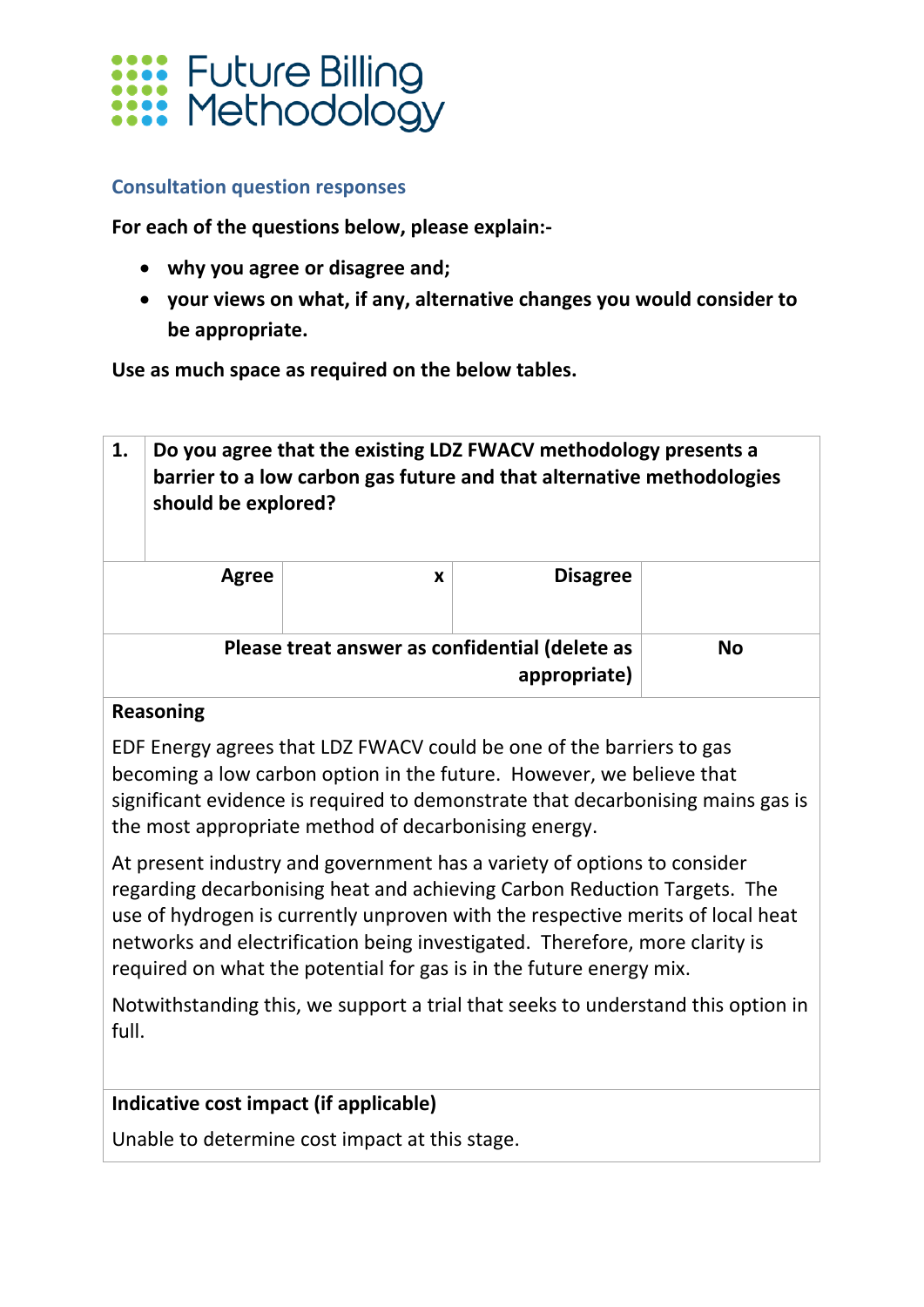

### **2. Do you agree that the Future Billing Methodology Project could provide the basis to deliver an economical and sustainable pathway to decarbonising heat for 2030 and 2050?**

|      | <b>Disagree</b>                                                | х | Agree |  |
|------|----------------------------------------------------------------|---|-------|--|
| No l | Please treat answer as confidential (delete as<br>appropriate) |   |       |  |

### **Reasoning**

We agree that FBM could provide insight into the role of gas in decarbonising heat for 2030 and 2050.

However, the methodology will only be useful if it considers the scalability of its findings and considers the end to end impact of the methodology on all market participants.

Over the coming years, there will be some key milestones and decisions that need to be made within the industry as a whole regarding future energy policy and the decarbonisation of heat. It is essential that any options explored allow for an appropriate amount of flexibility, to enable parties to adapt and react to any future developments.

It would be unwise to develop a single solution that potentially locks the industry in to a way of operating that could become unsustainable or uneconomical.

### **Indicative cost impact (if applicable)**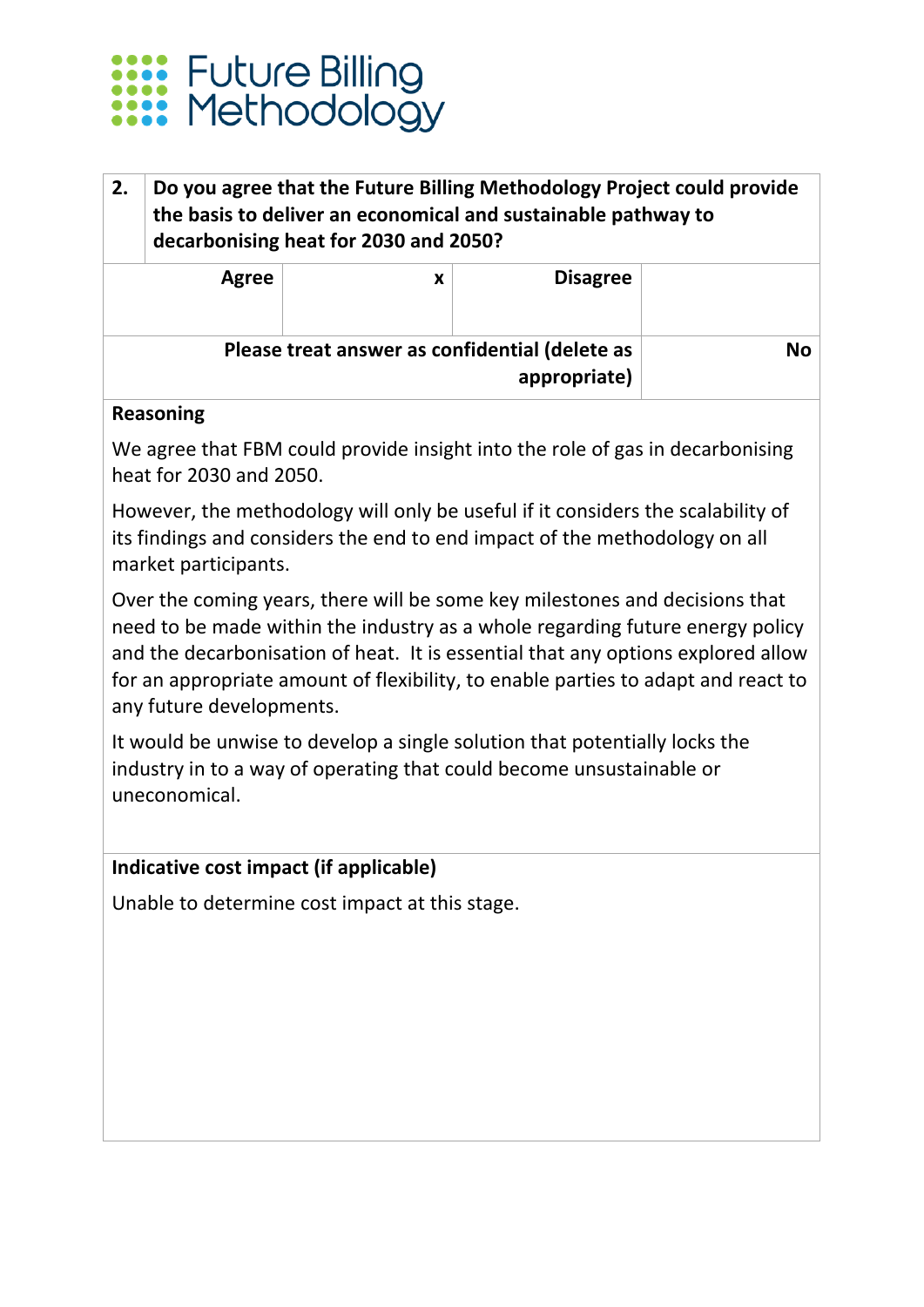

### **3. Do you agree that the proposed Measurement and Validation Field Trials could provide an understanding of the modelled zones of influence of LDZ‐embedded gas entry points?**

|    | <b>Disagree</b>                                                | Agree |  |
|----|----------------------------------------------------------------|-------|--|
| No | Please treat answer as confidential (delete as<br>appropriate) |       |  |

### **Reasoning**

Yes.

We believe that field trails are likely to provide a baseline understanding of the impact that identifying zones of influence could have. However, significantly more work would be needed to extrapolate these findings. This would be with the aim of providing robust and comprehensive evidence as to whether establishing new billing zones is viable across the whole network.

It is important to consider what the impact to shippers and therefore customers will be in establishing a number of different billing zones. Whilst the trial will identify the technical feasibility, as drafted, it will not consider the broader impact of a national roll out. Managing customers within different billing zones is likely to require numerous costly changes to supplier billing systems, as well as key central service provisions.

As referenced earlier, it is imperative that the output is considered in the context of the wider policy on decarbonisation. Therefore, we consider that government and Ofgem have a key role to play in scrutinising the findings. Furthermore, it would be beneficial to understand what the decision making process is following the final consultation, to understand how 'success' will be measured and defined.

### **Indicative cost impact (if applicable)**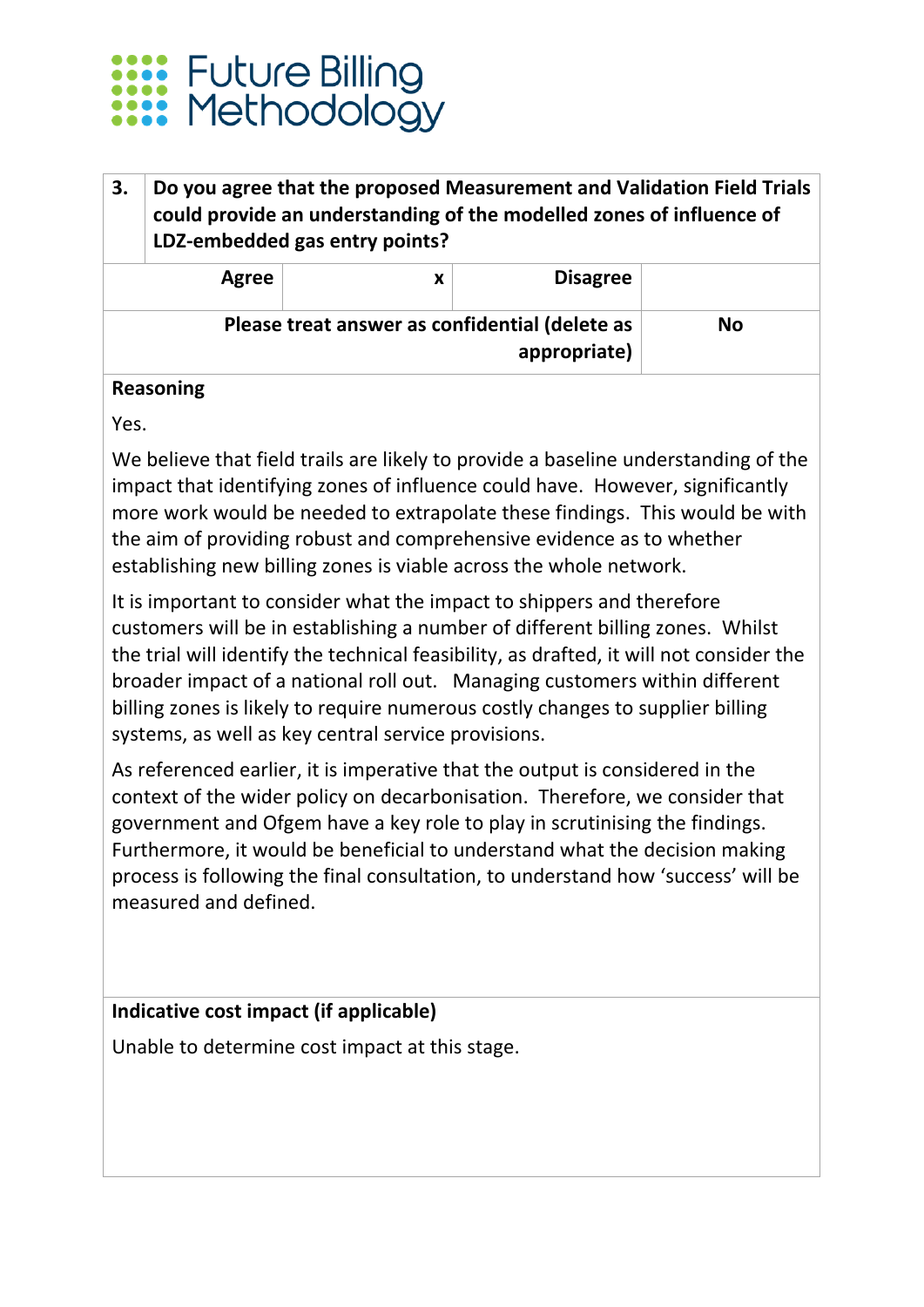

| 4.  |              |                                        | If your answer to Q2 and or Q3 was "Disagree", what alternative or<br>modified approach would you like to see considered? |        |
|-----|--------------|----------------------------------------|---------------------------------------------------------------------------------------------------------------------------|--------|
|     | <b>Agree</b> |                                        | <b>Disagree</b>                                                                                                           |        |
|     |              |                                        | Please treat answer as confidential (delete as<br>appropriate)                                                            | Yes/No |
|     | Response     |                                        |                                                                                                                           |        |
| N/A |              |                                        |                                                                                                                           |        |
|     |              |                                        |                                                                                                                           |        |
|     |              |                                        |                                                                                                                           |        |
|     |              |                                        |                                                                                                                           |        |
|     |              |                                        |                                                                                                                           |        |
|     |              |                                        |                                                                                                                           |        |
|     |              |                                        |                                                                                                                           |        |
|     |              | Indicative cost impact (if applicable) |                                                                                                                           |        |
| N/A |              |                                        |                                                                                                                           |        |
|     |              |                                        |                                                                                                                           |        |
|     |              |                                        |                                                                                                                           |        |
|     |              |                                        |                                                                                                                           |        |
|     |              |                                        |                                                                                                                           |        |
|     |              |                                        |                                                                                                                           |        |
|     |              |                                        |                                                                                                                           |        |
|     |              |                                        |                                                                                                                           |        |
|     |              |                                        |                                                                                                                           |        |
|     |              |                                        |                                                                                                                           |        |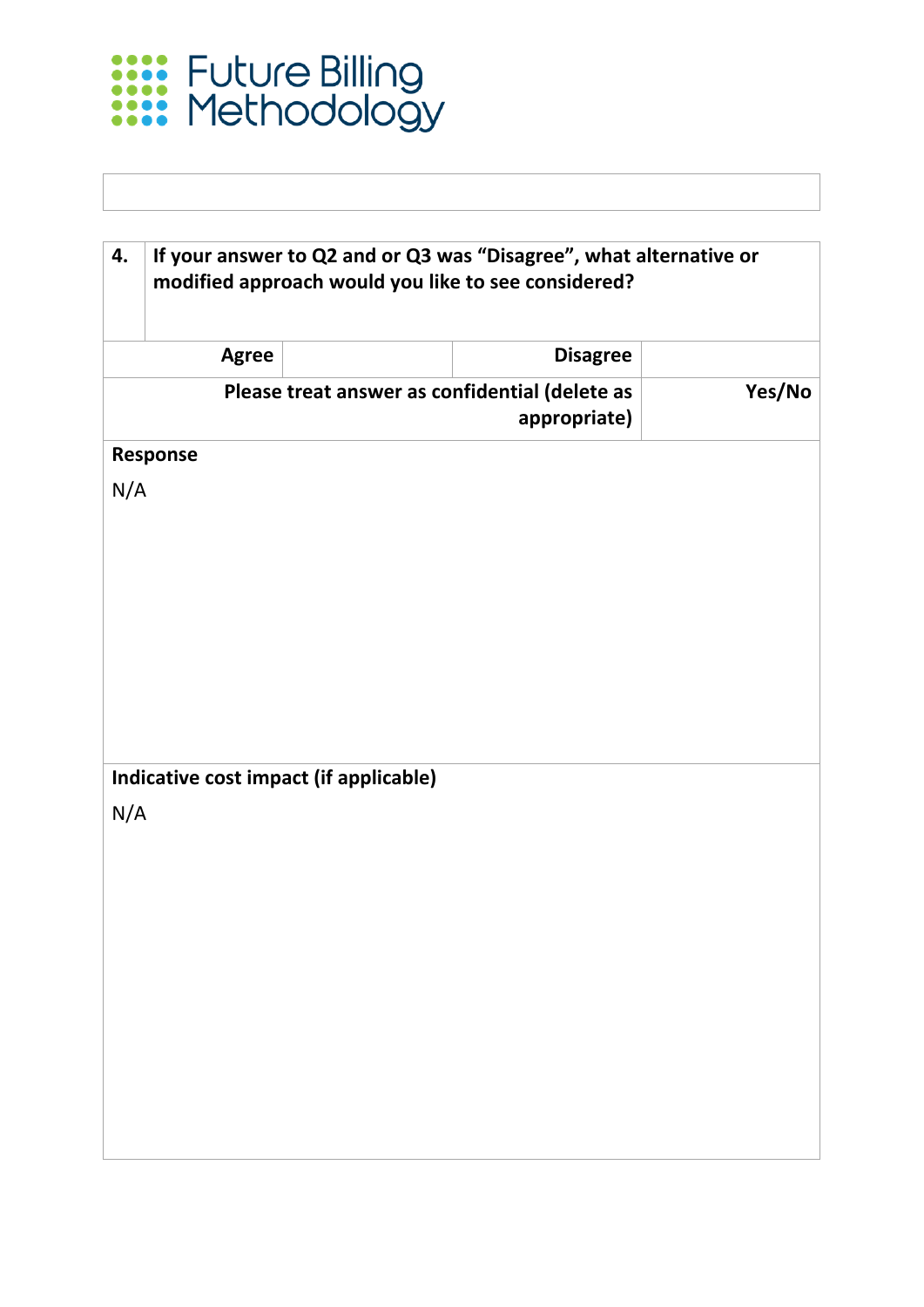## Future Billing<br>Methodology

### **5. What factors and impacts would you like to see considered through the Future Billing Methodology Project?**

**Please treat answer as confidential (delete as appropriate)**

**No**

It is vital that the project considers the full end to end impacts from supply chain to customer billing.

EDF Energy believes there is a need to look beyond a proof of concept that considers whether it is possible to identify zones of influence in just two areas. Whilst we agree, based on the proposed trial methodology, that identifying zones of influence in two carefully selected sites is achievable. The project needs provide more detail on how it intends to demonstrate the scalability of its findings nationwide.

What is of greater significance is the viability of the methodology when applied across the entire network. In particular, whilst the trial aims to produce a replicable set of procedures, it is not clear what testing will be undertaken to ensure replication is possible, nor what could be done if a zone of influence cannot be reliably determined.

The project pays little attention to the potential impacts on shippers and suppliers, which will be a fundamental consideration of whether the methodology is a viable proposition.

We would like the project, or a workstream alongside, to consider the three potential approaches outlined in the consultation (Pragmatic, Composite and Ideal) and how the CV information would be received by suppliers, how frequently it could fluctuate and to what extent.

Additionally, we believe further consideration needs to be given to the process for updating the CV value, particularly for Smart meters. The consultation suggests that CV values could be updated dynamically, this is not aligned to how the CV is managed for Smart meters today. Such a change to the Smart design, meter configuration and central systems should be factored into the overall costs, in order to understand if this would drive a benefit to customers.

Suppliers are likely to have to change billing systems and processes in order to accommodate any revised methodology. Additionally, suppliers will need to consider how to assist customers who wish to calculate their own bills. A more dynamic CV may improve the overall accuracy of billing. However, depending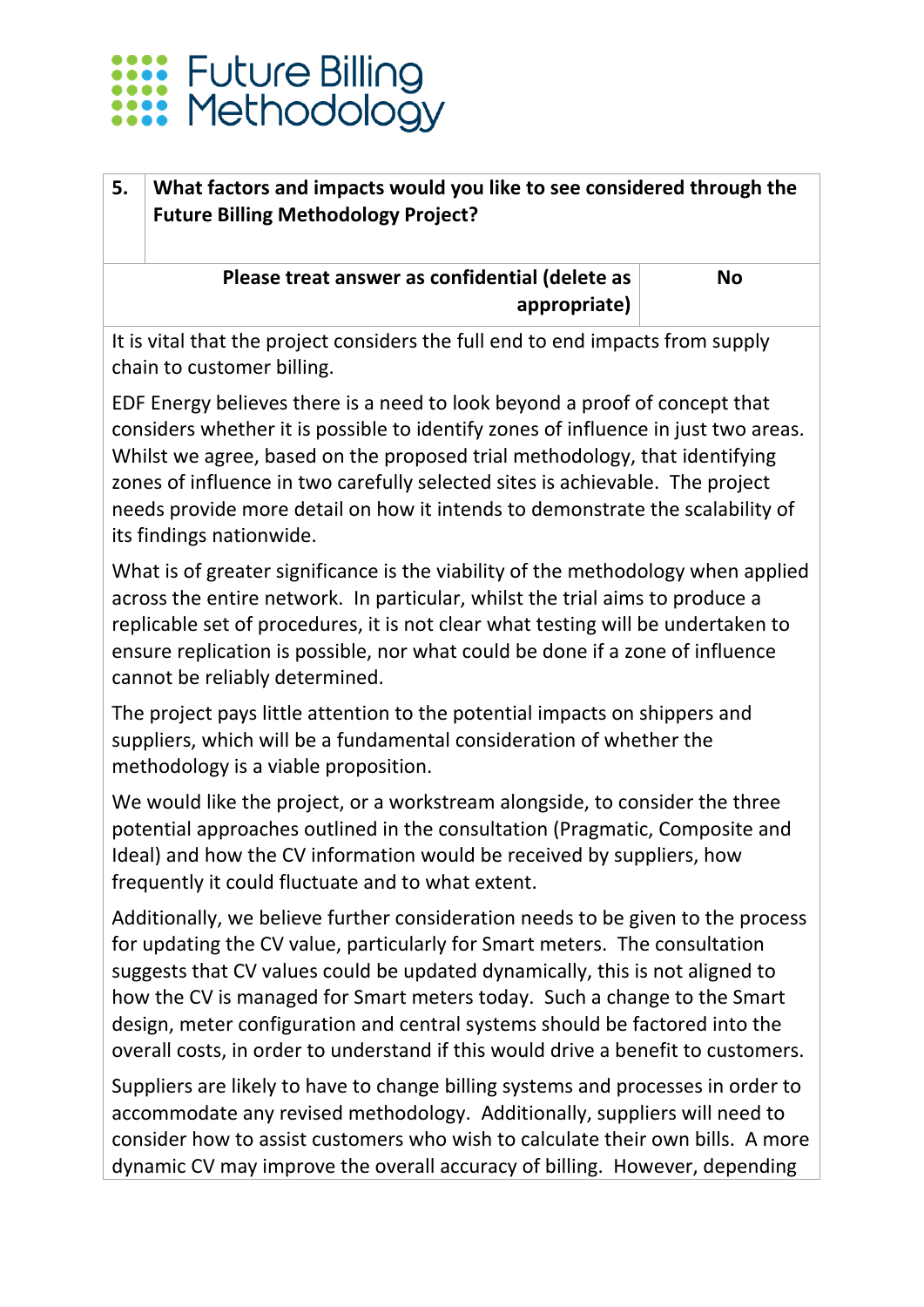# **Euture Billing<br>Executor Methodology**

on the level of fluctuation of the CV and the costs and complexities of managing this, the cost could outweigh the benefit.

**6. If implemented, how would the suggested changes to the existing LDZ FWACV billing regime benefit your company/organisation, e.g. what savings would the changes bring?** 

| Please treat answer as confidential (delete as | <b>No</b> |
|------------------------------------------------|-----------|
| appropriate)                                   |           |

### **Reasoning**

EDF Energy supports the need to understand in more detail the true cost of decarbonising the gas network. It is vital therefore that this project considers the end to end impacts and associated costs. The project needs to look beyond the network costs and consider the overall costs to industry, including making changes to central systems such as UK Link and updates required to suppliers billing systems.

The project should deliver a transparent and holistic view of the overall costs, in order to inform future policy decisions. Only with a clear end to end picture can industry consider the option of decarbonising the gas network against other options for decarbonisation such as electrification and hydrogen conversion.

In regard to the specific savings for EDF Energy, we do not anticipate there would be any savings made. Implementing changes to our billing systems, customer communications and sharing additional data with the Xoserve would all drive additional costs for suppliers and ultimately customers.

### **Indicative cost impact (if applicable)**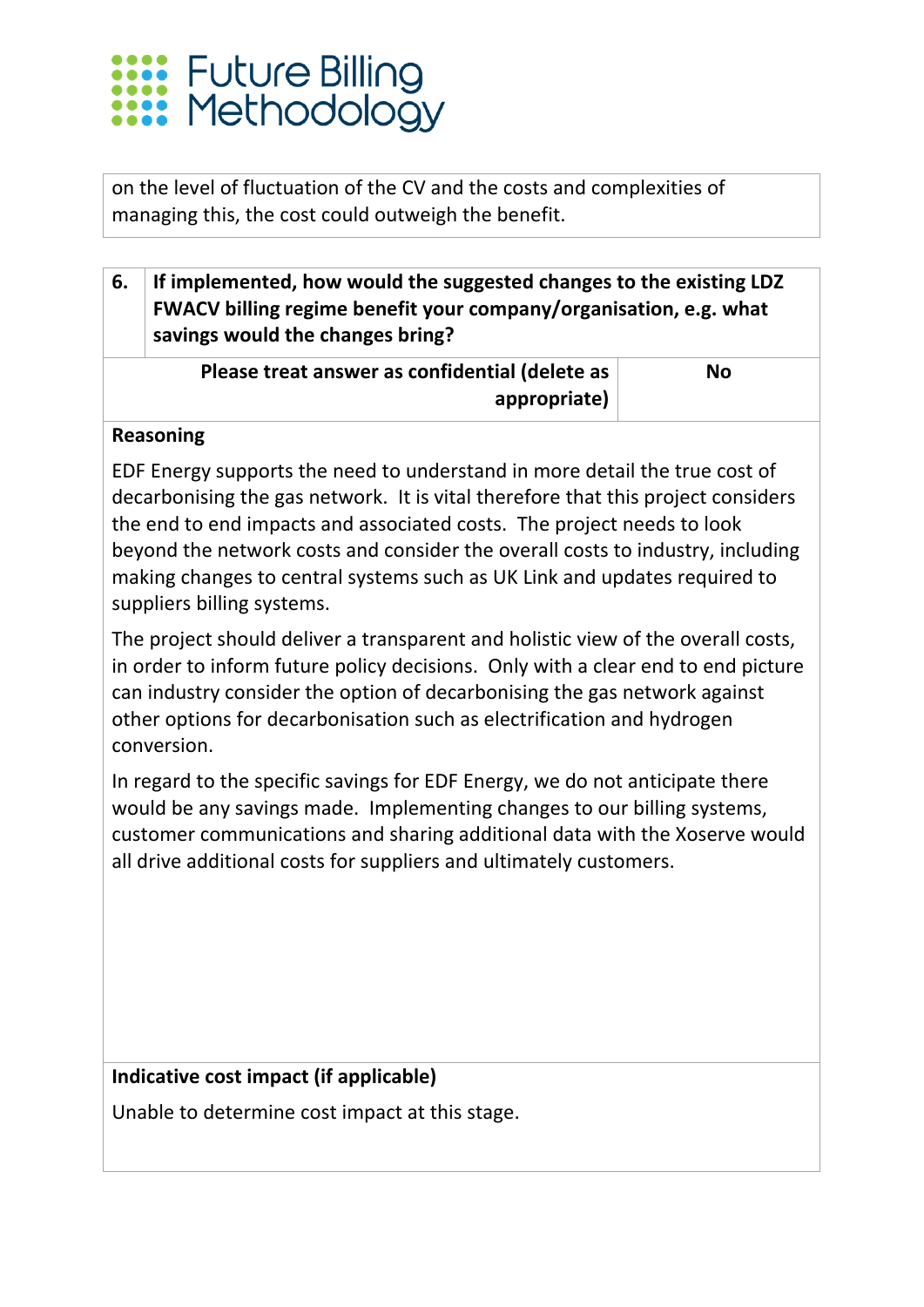

### **7. Do you envisage any legal or regulatory issues arising if any of the Future Billing Methodology options were to be implemented?**

### **Please treat answer as confidential (delete as appropriate)**

**No**

### **Reasoning**

We believe more detailed consideration of the need to amend The Gas (Calculations of Thermal Energy) Regulations is required, and that this should be within the remit of the project. The consultation suggests that the regulations are sufficiently flexible to allow for a revised methodology to be used by creating separate charging areas.

EDF Energy would be concerned that the new methodology may not be suitably reflected within the appropriate regulation. We would therefore urge the project to consider, not whether the methodology could work alongside the existing regulations but rather whether a change in the regulations would better deliver the overall objectives.

If updating the regulations is the correct approach, in order to provide greater clarity and transparency, then the project should not overlook this need.

Additionally, there will need to be changes to the UNC in order to deliver the changes. However, we acknowledge that this would form part of any formal industry modification process.

### **Indicative cost impact (if applicable)**